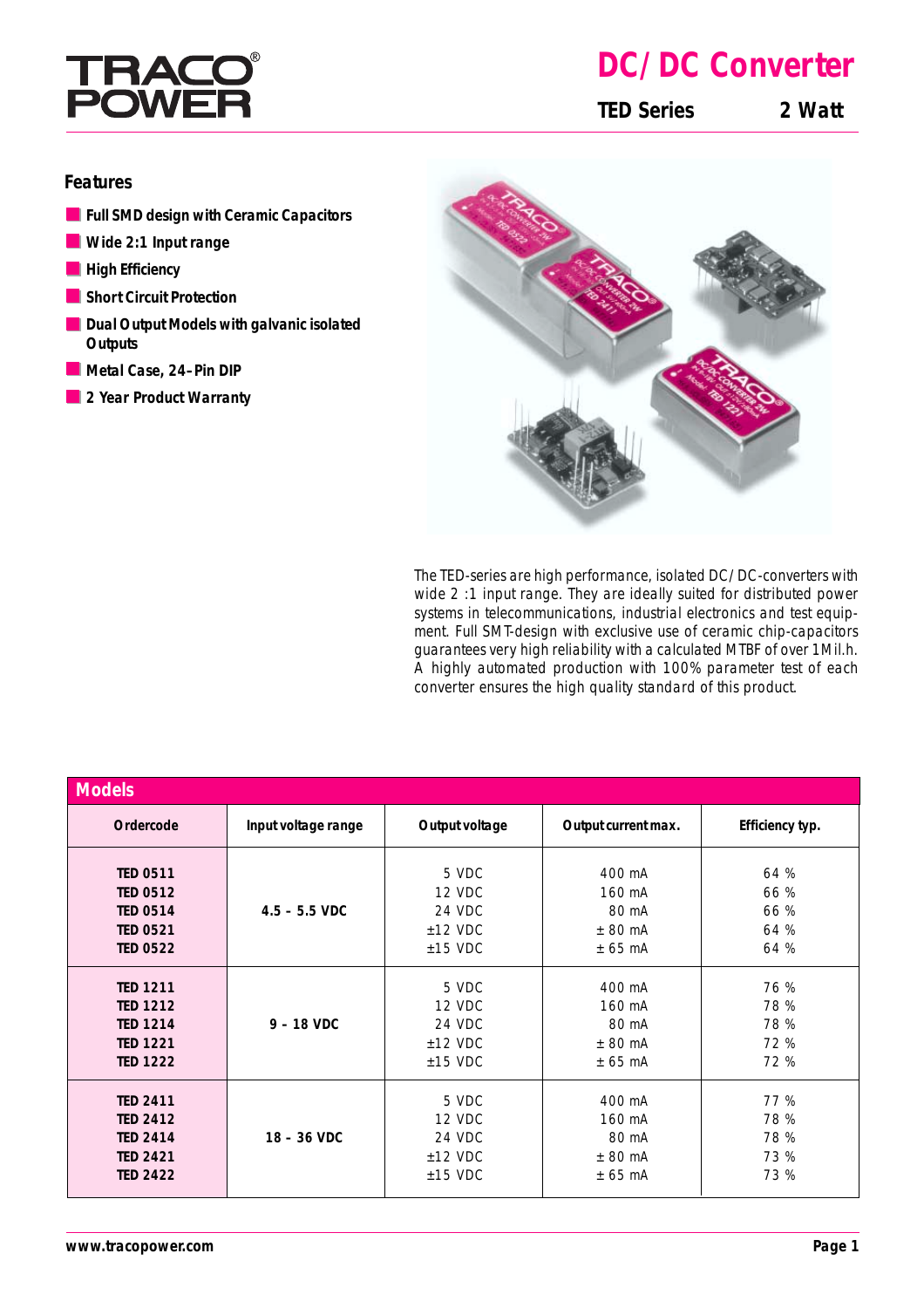

| <b>Input Specifications</b>                                                             |                                                                                                        |                                                                             |
|-----------------------------------------------------------------------------------------|--------------------------------------------------------------------------------------------------------|-----------------------------------------------------------------------------|
| Input current no load                                                                   | 5 Vin models:<br>12 Vin models:<br>24 Vin models:                                                      | 140 mA typ.<br>25 mA typ.<br>15 mA typ.                                     |
| Input current full load                                                                 | 5 Vin models:<br>12 Vin models:<br>24 Vin models:                                                      | 650 mA typ.<br>255 mA typ.<br>125 mA typ.                                   |
| Input filter                                                                            |                                                                                                        | Pi-Filter                                                                   |
| <b>Output Specifications</b>                                                            |                                                                                                        |                                                                             |
| Voltage set accuracy                                                                    |                                                                                                        | ± 2%                                                                        |
| Regulation                                                                              | - Input variation Vin min. to Vin max.<br>$-$ Load variation 10 - 90 %: single output:<br>dual output: | $\pm$ 0.5 % max.<br>± 1.0 % max.<br>$±$ 2.0 % max.                          |
| Ripple and noise (20 MHz Bandwidth)                                                     |                                                                                                        | 80 mVpk-pk max.                                                             |
| Temperature coefficient                                                                 |                                                                                                        | $± 0.05 %$ / °C                                                             |
| Short circuit protection                                                                |                                                                                                        | continuous                                                                  |
| Capacitive load                                                                         | - Single output models<br>- Dual output models                                                         | 2200 µF max.<br>2200 µF max.                                                |
| <b>General Specifications</b>                                                           |                                                                                                        |                                                                             |
| Temperature ranges                                                                      | - Operating<br>- Case<br>- Storage                                                                     | $-25 °C  + 75 °C$<br>$+95 °C$<br>$-40 °C  +115 °C$                          |
| Humidity (non condensing)                                                               |                                                                                                        | 95 % rel H max.                                                             |
| Reliability, calculated MTBF (MIL-HDBK-217E)                                            |                                                                                                        | >1'000'000 h @ 25 °C                                                        |
| Isolation voltage<br>- Input/Output<br>- Input/Case<br>- Output/Case<br>- Output/Output |                                                                                                        | <b>500 VDC</b><br><b>500 VDC</b><br><b>500 VDC</b><br>500 VDC (dual output) |
| Isolation capacity<br>- Input/Output                                                    |                                                                                                        | 470 pF typ.                                                                 |
| <b>Isolation resistance</b><br>- Input/Output                                           |                                                                                                        | >1'000 M Ohm                                                                |
| Switching frequency                                                                     |                                                                                                        | 200 - 750 KHz (depending on load)                                           |

All specifications valid at nominal input voltage, full load and +25°C after warm-up time unless otherwise stated.